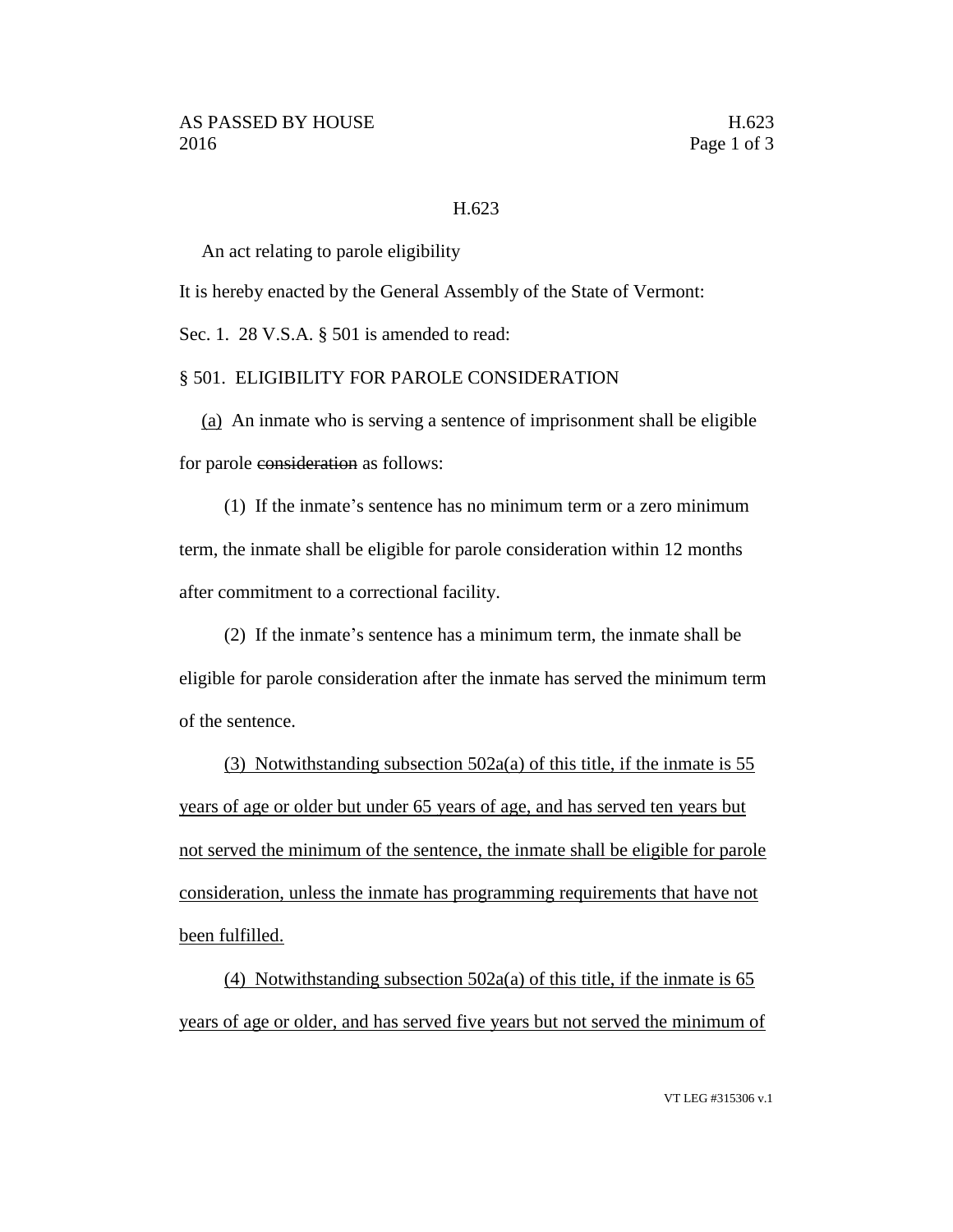the sentence, the inmate shall be eligible for parole consideration, unless the inmate has programming requirements that have not been fulfilled.

Sec. 2. 28 V.S.A. § 502a is amended to read:

## § 502a. RELEASE ON PAROLE

(a) No inmate serving a sentence with a minimum term shall be released on parole until the inmate has served the minimum term of the sentence, less any reductions for good behavior.

(b) An inmate shall be released on parole by the written order of the Parole Board if the Board determines:

(1) the inmate is eligible for parole;

(2) there is a reasonable probability that the inmate can be released without detriment to the community or to the inmate; and

(3) the inmate is willing and capable of fulfilling the obligations of a law-abiding citizen.

(c) A parole shall be ordered only for the best interest of the community and of the inmate, and shall not be regarded as an award of clemency, a reduction of sentence, or a conditional pardon.

VT LEG #315306 v.1 (d) Notwithstanding subsection (a) of this section, or any other provision of law to the contrary, any inmate who is serving a sentence, including an inmate who has not yet served the minimum term of the sentence, who is diagnosed as having a terminal or debilitating serious medical condition so as to render the